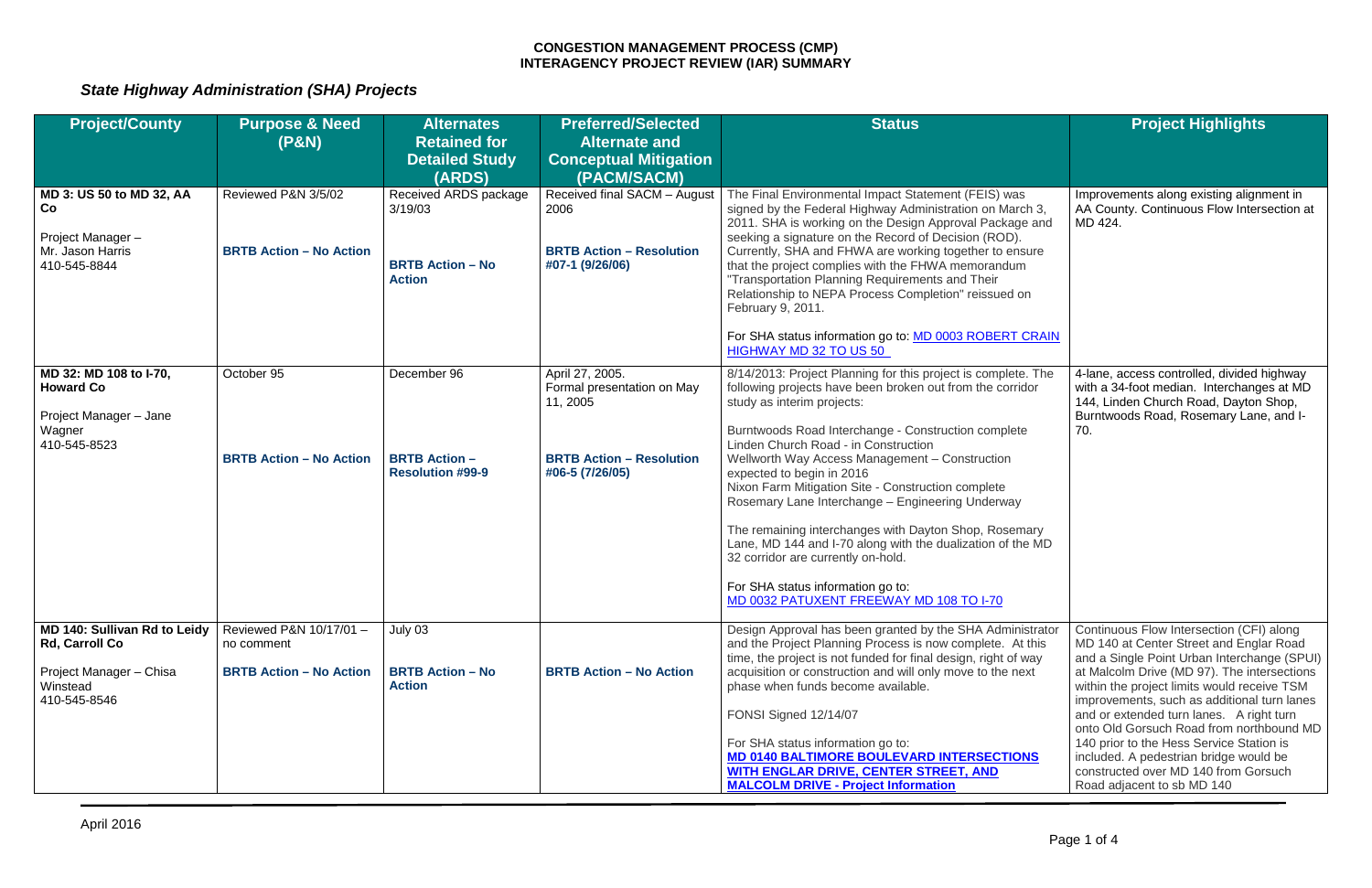| <b>Project/County</b>                                                                                                                         | <b>Purpose &amp; Need</b><br>(P&N)                                                                                   | <b>Alternates</b><br><b>Retained for</b><br><b>Detailed Study</b><br>(ARDS)                                         | <b>Preferred/Selected</b><br><b>Alternate and</b><br><b>Conceptual Mitigation</b><br>(PACM/SACM)                                                                                                                                              | <b>Status</b>                                                                                                                                                                                                                                                                                                                                                                                                                                                                                                                                                              | <b>Project Highlights</b>                                                                                                                                                                                                                                                                                                                                       |
|-----------------------------------------------------------------------------------------------------------------------------------------------|----------------------------------------------------------------------------------------------------------------------|---------------------------------------------------------------------------------------------------------------------|-----------------------------------------------------------------------------------------------------------------------------------------------------------------------------------------------------------------------------------------------|----------------------------------------------------------------------------------------------------------------------------------------------------------------------------------------------------------------------------------------------------------------------------------------------------------------------------------------------------------------------------------------------------------------------------------------------------------------------------------------------------------------------------------------------------------------------------|-----------------------------------------------------------------------------------------------------------------------------------------------------------------------------------------------------------------------------------------------------------------------------------------------------------------------------------------------------------------|
| MD 295: MD 100 to I-195 and<br><b>Hanover Rd: Coca Cola</b><br>Drive to MD 170, AA Co<br>Project Manager-<br>Mr. Jason Harris<br>410-545-8844 | Reviewed P& N July<br>$7/15/05 -$ comments<br>provided to SHA.<br><b>BRTB Action - Resolution</b><br>#06-6 (7/26/05) | <b>Alternates Public</b><br>Workshop in winter 2005<br><b>BRTB Action -</b><br><b>Resolution #07-5</b><br>(9/26/06) | 02/11/09: Alternative 7 with<br>Hanover Road shifted to the<br>south selected as the<br><b>Preferred Alternative</b><br>07/01/08: Presentation by SHA<br>to TC on Selected Alternative<br><b>BRTB Action - Resolution</b><br>#09-03 (7/22/08) | 1/14/16: Project planning was completed in November 2010.<br>This project is not funded for final design, right of way<br>acquisition or construction.<br>11/22/10: FHWA signed Finding of No Significant Impact<br>(FONSI) document.<br>09/16/09: PACM presented at IRM<br>For SHA status information go to: MD 0295 BALTIMORE<br><b>WASHINGTON PARKWAY MD 100 TO I-195 AND</b><br><b>HANOVER ROAD</b>                                                                                                                                                                    | The existing MD 295 mainline would be<br>widened to six lanes along the inside of the<br>roadway from south of the MD 100<br>interchange to north of the I-195<br>interchange. Hanover Road would be<br>upgraded to a four lane roadway.                                                                                                                        |
| MD 175: MD 295 to MD 170,<br>AA Co<br>Project Manager - Mr. Chris<br>Weber, 410-545-8834                                                      | <b>BRTB Action - Resolution</b><br>#07-6 (9/26/06)                                                                   | Presentation to TC on<br>9/11/07<br><b>BRTB Action -</b><br><b>Resolution</b><br>#08-5 (9/25/07)                    | 10/20/10: Revised PACM<br>Presented to IRM<br>11/18/09: PACM Presented to<br><b>IRM</b><br>07/15/09: Preferred Alternative<br>Chosen by SHA<br><b>BRTB Action - Resolution</b><br>#10-18 (3/23/10) PACM                                       | 4/13/16: Design continues on the segment of MD 175<br>over MD 295. Plans are 65 percent complete.<br>Coordination with utilities in the area of the interchange<br>continues. A Spring newsletter is being prepared for<br>distribution.<br>For SHA status information go to:<br>MD 175, MD 295 TO MD 170                                                                                                                                                                                                                                                                  | This study will identify traffic flow<br>improvements on MD 175, including a<br>potential interchange at Reece Road.                                                                                                                                                                                                                                            |
| MD 198: MD 295 to MD 32,<br>AA Co<br>Project Manager - Mr. William<br>Carver, 410-545-8515                                                    | <b>BRTB Action - Resolution</b><br>#07-24 (6/26/07)                                                                  | Public Workshop June 24,<br>2008<br><b>BRTB Action -</b><br><b>Resolution #09-12</b><br>(01/27/09)                  | <b>BRTB Action - Resolution</b><br>#13-17 (12/18/12) in support<br>of the Preferred Alternative<br>for MD 198: MD 295 to MD32                                                                                                                 | 11/2/2015: The Federal Highway Administration has<br>signed Finding of No Significant Impact (FONSI)<br>environmental documentation August 8, 2015, thereby<br>granting Location Approval for Alternative 4 Modified<br>with Option A. This concludes the Planning Phase of the<br>project.<br>The Preferred Alternative is Alternative 4 Modified: Divided<br>Roadway with Off-Road Shared-Use Path and a Sidewalk<br>with MD 198/MD 32 Interchange Option A Flyover Ramp.<br>For SHA status information go to: MD 0198 LAUREL FORT<br>MEADE ROAD WEST OF MD 295 TO MD 32 | A study to address capacity needs on MD<br>198 from MD 295 to MD 32 (2.66 miles).<br>Bicycle and pedestrian access will be<br>provided where appropriate. MD 198 is a key<br>link to Fort Meade from points south and<br>west. The area in and around Fort Meade<br>will likely experience substantial growth as a<br>result of BRAC Project Planning underway. |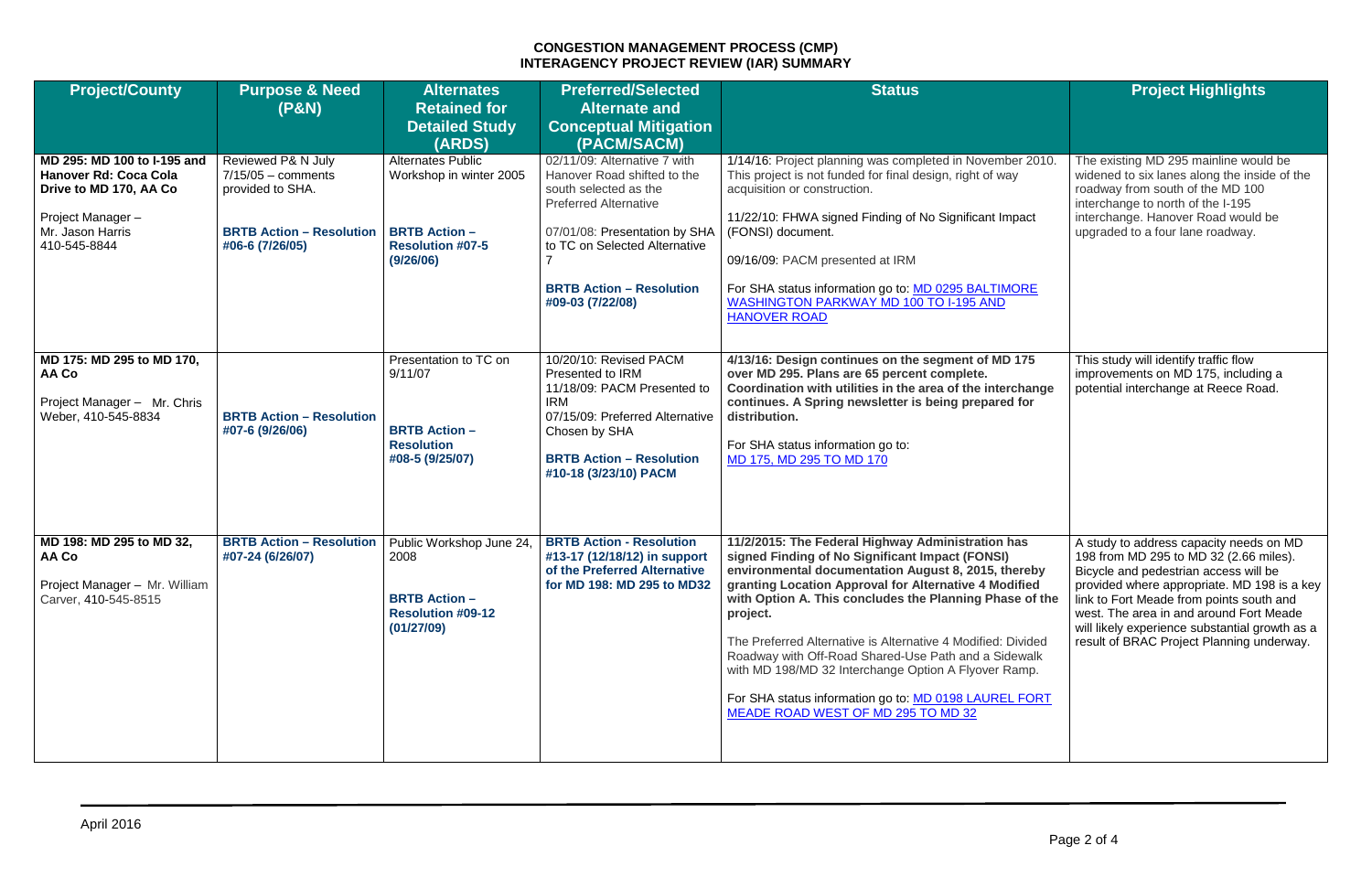| <b>Project/County</b>                                                                                                            | <b>Purpose &amp; Need</b><br>(P & N)                | <b>Alternates</b><br><b>Retained for</b><br><b>Detailed Study</b><br>(ARDS)                                                              | <b>Preferred/Selected</b><br><b>Alternate and</b><br><b>Conceptual Mitigation</b><br>(PACM/SACM                                                                                                                                                                                | <b>Status</b>                                                                                                                                                                                                                                                                                                                                                                                                                                              | <b>Project Highlights</b>                                                                                                                                                                                                                                                                                                                                                                |
|----------------------------------------------------------------------------------------------------------------------------------|-----------------------------------------------------|------------------------------------------------------------------------------------------------------------------------------------------|--------------------------------------------------------------------------------------------------------------------------------------------------------------------------------------------------------------------------------------------------------------------------------|------------------------------------------------------------------------------------------------------------------------------------------------------------------------------------------------------------------------------------------------------------------------------------------------------------------------------------------------------------------------------------------------------------------------------------------------------------|------------------------------------------------------------------------------------------------------------------------------------------------------------------------------------------------------------------------------------------------------------------------------------------------------------------------------------------------------------------------------------------|
| <b>I-795 Dolfield</b><br><b>Boulevard/Pleasant Hill</b><br>Road<br>Project Manager-<br>Ms. Vivian Berra-Figuereo<br>410-545-8852 | <b>BRTB Action - Resolution</b><br>#09-7 (10/28/08) | Public Workshop October<br>21, 2008<br>Public Hearing June 22,<br>2009<br><b>BRTB Action -</b><br><b>Resolution #09-24</b><br>(05/26/09) | 10/26/10: Alternative 4C<br>Option 10 has been selected<br>by SHA as the Preferred<br>Alternative.<br><b>BRTB Action - Resolution</b><br>#14-12 (4/25/14) in support<br>of the Preferred Alternative<br>for I-795 at Dolfield<br><b>Boulevard/Pleasant Hill</b><br><b>Road</b> | 2/10/16: The project is at 15% design. The next<br>milestone - Preliminary Investigation at 30% design - is<br>scheduled in Summer 2016. The project is partially<br>funded for Preliminary Engineering only. It is not<br>currently funded for Right-of Way Acquisition, Utility<br><b>Relocations, or Construction.</b><br>For SHA status information go to: <b>I-795 NORTHWEST</b><br>EXPRESSWAY OWINGS MILLS BOULEVARD TO<br><b>FRANKLIN BOULEVARD</b> | The SHA Preferred Alternative includes<br>northbound on and off ramps at Dolfield<br>Blvd./Pleasant Hill Rd and southbound on<br>and off ramps at Red Run Blvd. and Redland<br>Ct. Also as part of this alternative Tollgate<br>Road would be realigned to terminate at<br>proposed Dolfield Boulevard opposite of<br>Church Road.                                                       |
| US 50: MD 70 to MD 2 (N),<br>AA Co<br>Project Manager-<br>Mr. Kenya Lucas<br>410-545-8545                                        |                                                     |                                                                                                                                          |                                                                                                                                                                                                                                                                                | 10/29/15: In June 2015, funding in the amount of \$25<br>million was made available for planning, design and<br>construction. Construction is expected to commence in<br>2018.<br>6/20/11: The team received concurrence on Concept 1B from<br>the SHA Administrator.                                                                                                                                                                                      | The Project Planning Study was initiated<br>in 2014 to refine plans to complete<br>operational improvements to address<br>reoccurring eastbound traffic congestion<br>on the US 50 Severn River Bridge. The<br>project includes adding an additional<br>eastbound lane on the bridge by shifting<br>the existing median barrier and restriping<br>to provide seven through travel lanes. |
| I-70: MD 32 to US 29, Howard<br>Co<br>Contact - Jamaica Arnold<br>410-545-8512                                                   |                                                     |                                                                                                                                          |                                                                                                                                                                                                                                                                                | Due to the economic downturn, project funding has been<br>deferred. 6/7/16                                                                                                                                                                                                                                                                                                                                                                                 | A study to address current and future<br>capacity needs on I-70 between MD 32 and<br>US 29 (6 miles). This project would ease<br>increasing congestion and improve safety<br>along this segment of I-70.                                                                                                                                                                                 |